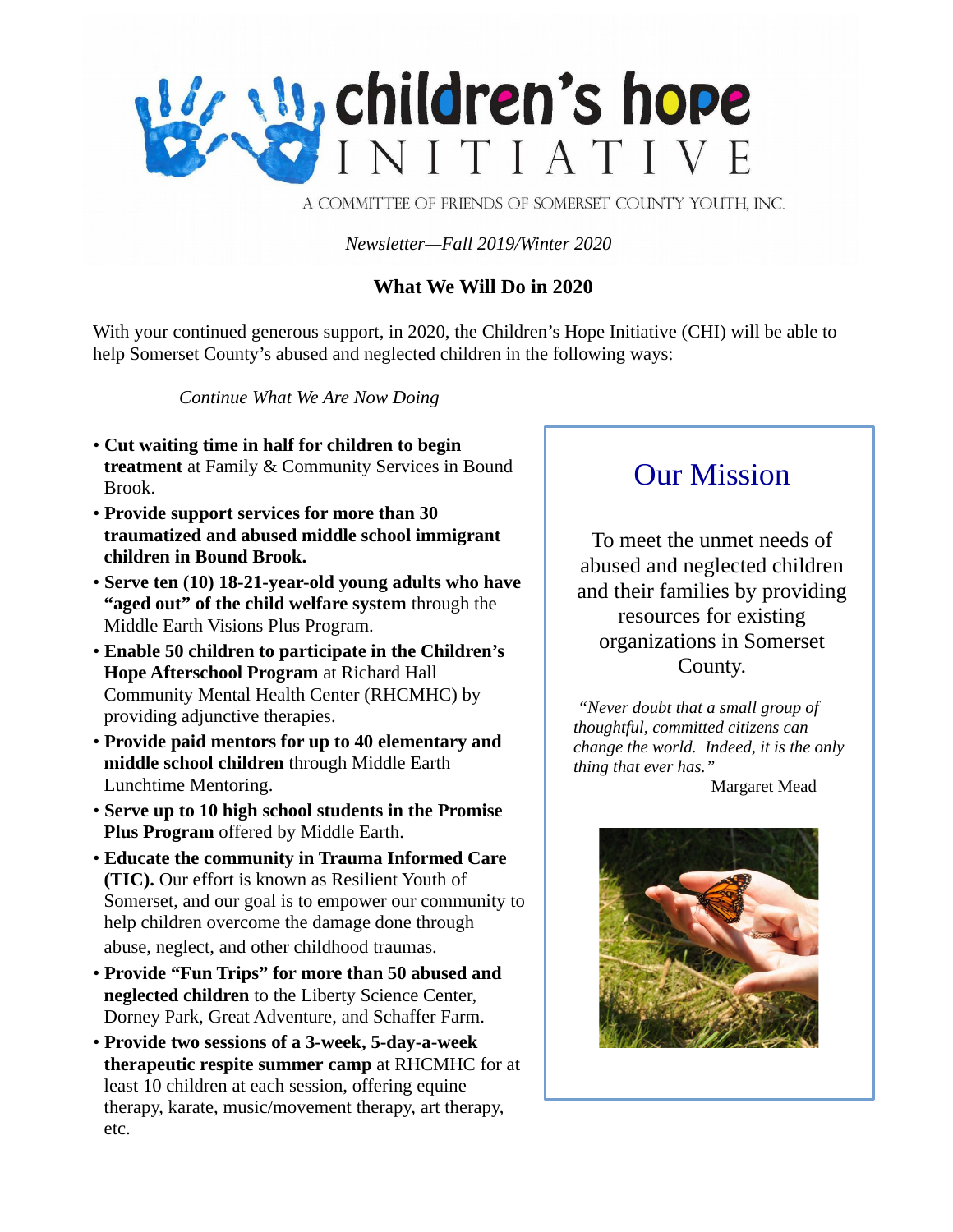**What We Have Done From January 2012 through October 2019**



To learn more please visit: http://childrenshopeinitiative.org https://www.facebook.com/Childrens.Hope.Initiative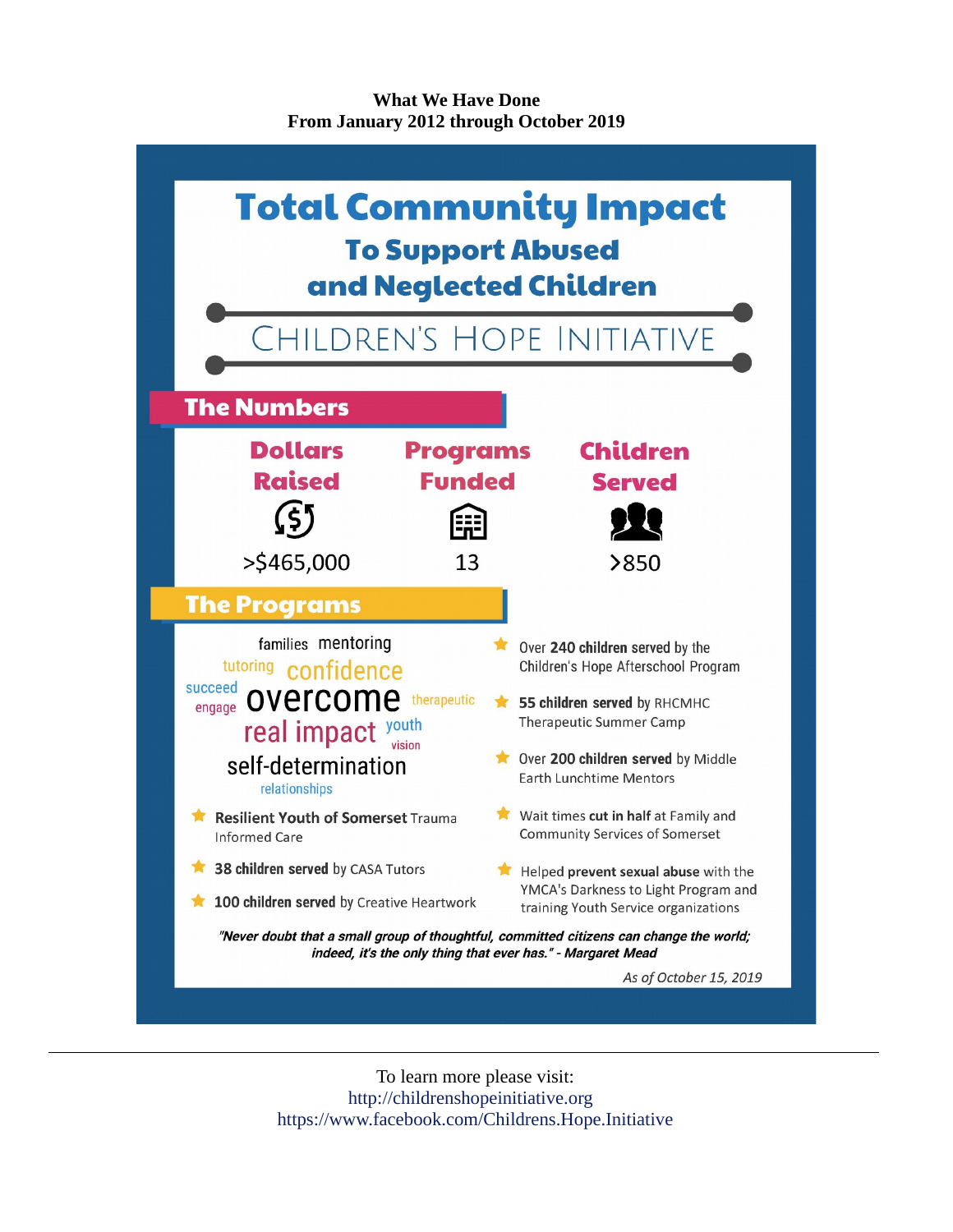2019 reports on all CHI-funded services provided to Somerset County's abused and neglected children can be viewed on our website at www.childrenshopeinitiative.org/category/programs

### **SB's Story**

SB is an 11-year-old boy whose mother was hospitalized for kidney failure and SB was forced to live with his stepfather. DCPP removed SB from his custody because of his stepfather's drug use, inappropriate touching and physical abuse against SB and his 3-yearold sister. He went to live with his godparents. While there, his mother called and told SB that she was dying and would never see him again. On Mother's Day, "she told SB that he didn't love her, and she wishes he was never born." SB was devastated. He became depressed, had suicide ideations and spent one month in an inpatient hospital program.

SB is one of 46 children that the Children's Hope Initiative sponsors in the Middle Earth Lunchtime Mentoring Program. Amanda became his professional mentor and "an instant bond was formed." She helped SB open up, learn helpful breathing techniques and how to better share his feelings through drawing. "His grades became better and he was able to explain his feelings to teachers and his counselor." When summer came, the program ended. Middle Earth, however, provided a summer mentor, Noah, and gave him a summer camp experience. SB was able to go on several of the CHI sponsored "fun trips". SB participated in swimming lessons and equine therapy. SB not only has a lunchtime mentor, but is now enrolled in the Middle Earth after-school program.

# **TA's Story**

TA is a 10-year-old boy who arrived in Somerset County legally from Guatemala with his mother and siblings. His father, a successful businessman, sent his family here because of the "trauma caused by natural disasters where they lived. Floods and earthquakes have had a great impact on TA." His own home in Guatemala was destroyed. "A river runs very close to where his home existed and when it floods and overflows, bodies are often found floating on the river. The student shared that bodies are dumped in the river because of criminal activity."

The separation from his father, the loss of the life he lived in Guatemala (wealth), the trauma from seeing dead bodies float down the river, and the relocation to a new country resulted in a great sense of sadness and depression. Though he has the academic skills needed to complete his schoolwork, he was shy and unable to focus because of his feelings of sadness. His attendance in the immigrant children groups offered to 34 children by Family and Community Services of Somerset County has provided TA with an opportunity to make friends and lean on others for support. When his uncle died in Guatemala, in an earthquake, he asked to speak with the FCSSC group leader and later discussed the loss of his uncle in the group. Teachers have reported that they see a big change in him.